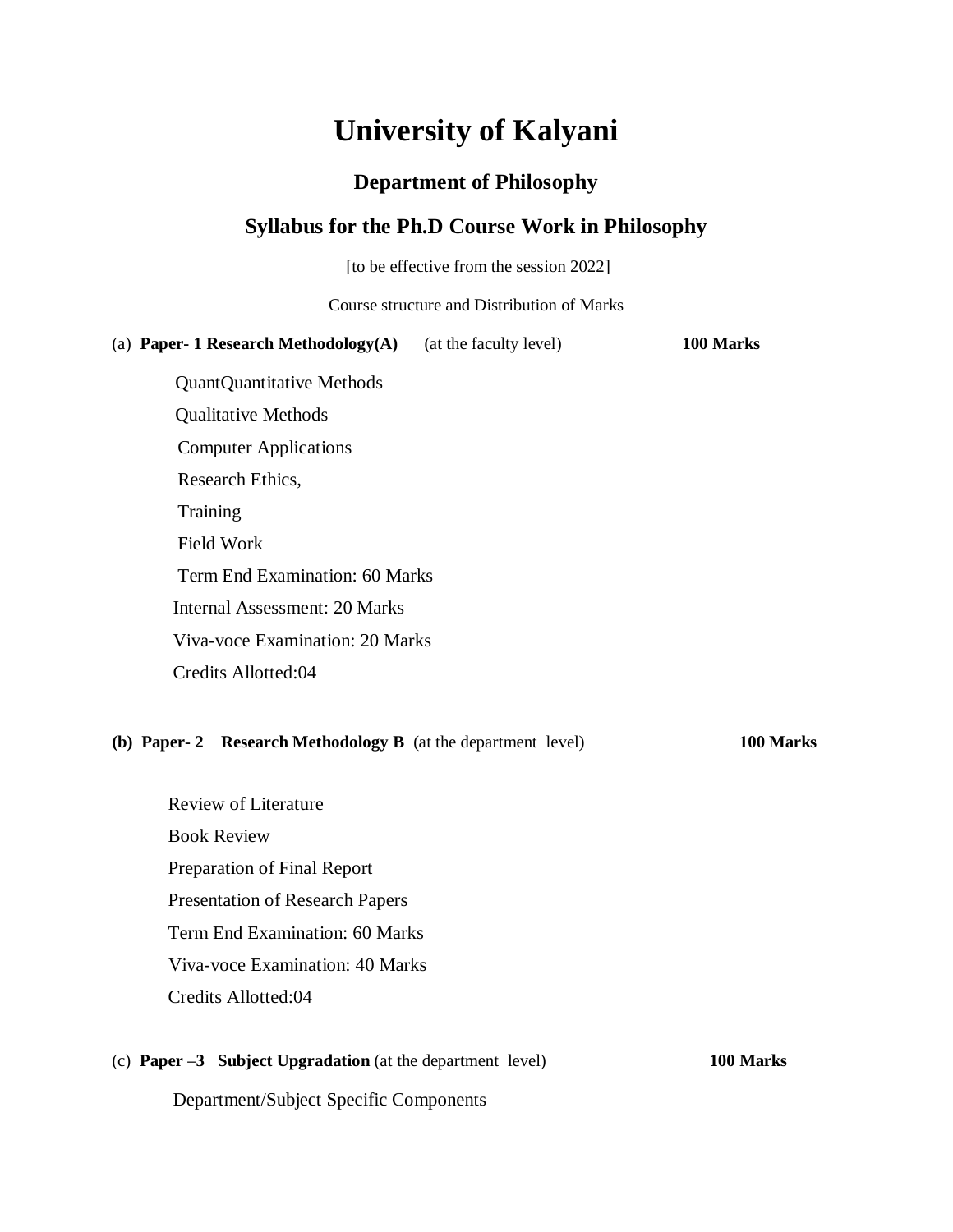Term End Examination: 60 Marks Internal Assessment: 20 Marks Viva-voce Examination: 20 Marks Credits Allotted:04

#### (d) **Paper-4 Subject Upgradation** (at the department level) **100 Marks**

 Transdisciplinary Components Term End Examination: 60 Marks Internal Assessment: 20 Marks Viva-voce Examination: 20 Marks Credits Allotted:04

#### **Details (indicative) of Course work**

# **Marks: 100 Credits: 04 Paper: Research Methodology (A)**

#### **Group – A (Syllabus for Research Methodology and Statistics)**

#### **General Track (For all students)**

**Unit 1**: Introduction to Research Methodology: Research – Definition, Importance, Characteristics – Types of Research - Research question – Importance of Survey of Literature – formulation of research question and objectives – Formulation of hypothesis – types of hypothesis - Research process – research design – developing a research plan - Types of research methods

**Unit 2**: Types of data - Sources of data - Methods of collecting data – Sampling methods

#### **Special Track 1 (For students with basic knowledge):**

**Unit 3**: Qualitative Research Methods - Various qualitative research methods – Ethnography, Historical, Narrative, Phenomenological, Case studies, Grounded theory, Content analysis, Framing analysis, Rhetorical analysis, Discourse analysis

**Unit 4:** Quantitative research methods: Frequency distribution – Presentation of data – Descriptive statistics – Correlation analysis

#### **Special Track 2 (For students with advanced knowledge):**

**Unit 3**: Qualitative Research Methods – Case Studies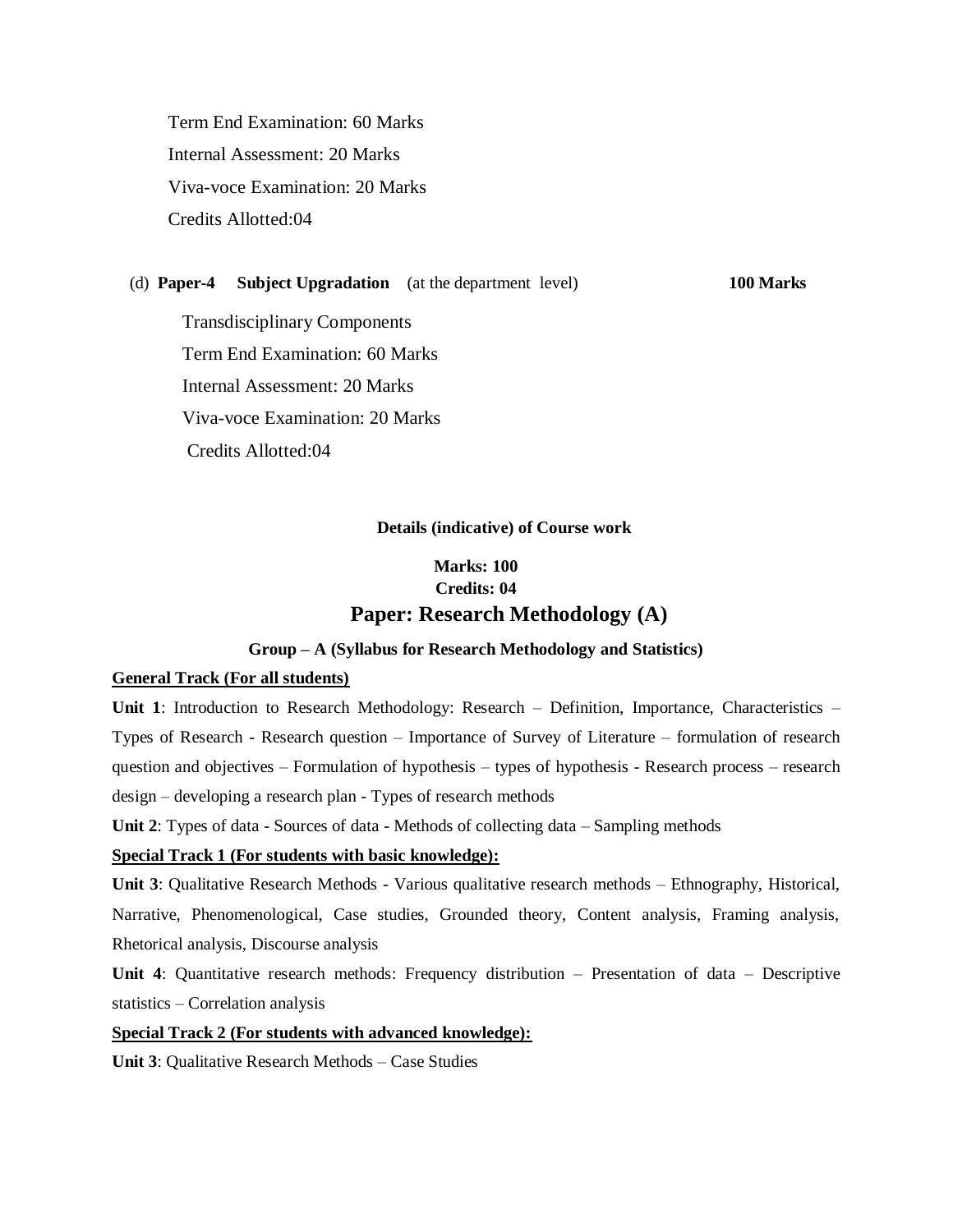**Unit 4**: Quantitative research methods: Non-parametric methods - Basic Regression analysis – Inference and hypothesis testing

#### **GROUP - B (Research Ethics and Research Communication for all students)**

#### **Unit 1: Ethical Aspects of Undertaking Research**

Concept of Philosophy, Basic Philosophical Assumption to Social Science Research, Major Philosophies in Social Science Research, Research Philosophy, Approaches to Theory Development in Research, Ethical Judgements in Research

#### **Unit 2: Managing Scientific Conduct**

Concept of Academic Integrity: Integrity Concepts, Academic integrity; Scientific Misconduct and Research Fraud (Falsification, Fabrication and Plagiarism: FFP): Scientific misconduct, Research Fraud, Intellectual Honesty in Research; Redundant publications:Duplicate and Overlapping publications, Salami Slicing; Selective Reporting and Misrepresentation of Data: Selective Reporting, Misrepresentation of Data

#### **Unit 3: Publication Ethics**

Concept of Publication Ethics, Research Ethics: Concept and Objectives, Ethics Committee, Managing Publication Ethics through Best Practices Standards: COPE, WAME; Publication & Research Misconduct:Concept of Research Misconduct, Concept of Plagiarism, Nature of Plagiarism, UGC Guidelines on Levels of Plagiarism, Plagiarism : AI vs AI; Plagiarism Detection Software-Selection of Appropriate Software, Violation of Publication Ethics, Authorship and Contributorship- Conflict of Interest: Note on Violation of Publication Ethics, Authorship and Contributorship, Conflict of Interest; Identification of Publication Misconduct and Appeal; Concept of Publication Misconduct, Responding to allegations of possible misconduct; Predatory Journals and Publishers: Backdrop, Meaning of Predatory Journal, Characteristics of a Predatory Journal; Way to Find Predatory Journals and Publishers, Role of Academic Community to Fight Against Predatory Publication

#### **Unit 4: Scientific Writing**

Structure and components of Scientific Reports, Preparation ofProject Proposal, Preparation of manuscript for Seminar Presentation and Publication of Research paper, Components of Doctoral Thesis, Footnotes and Referencing Styles.

#### **Group – C (Syllabus for Computer Applications)**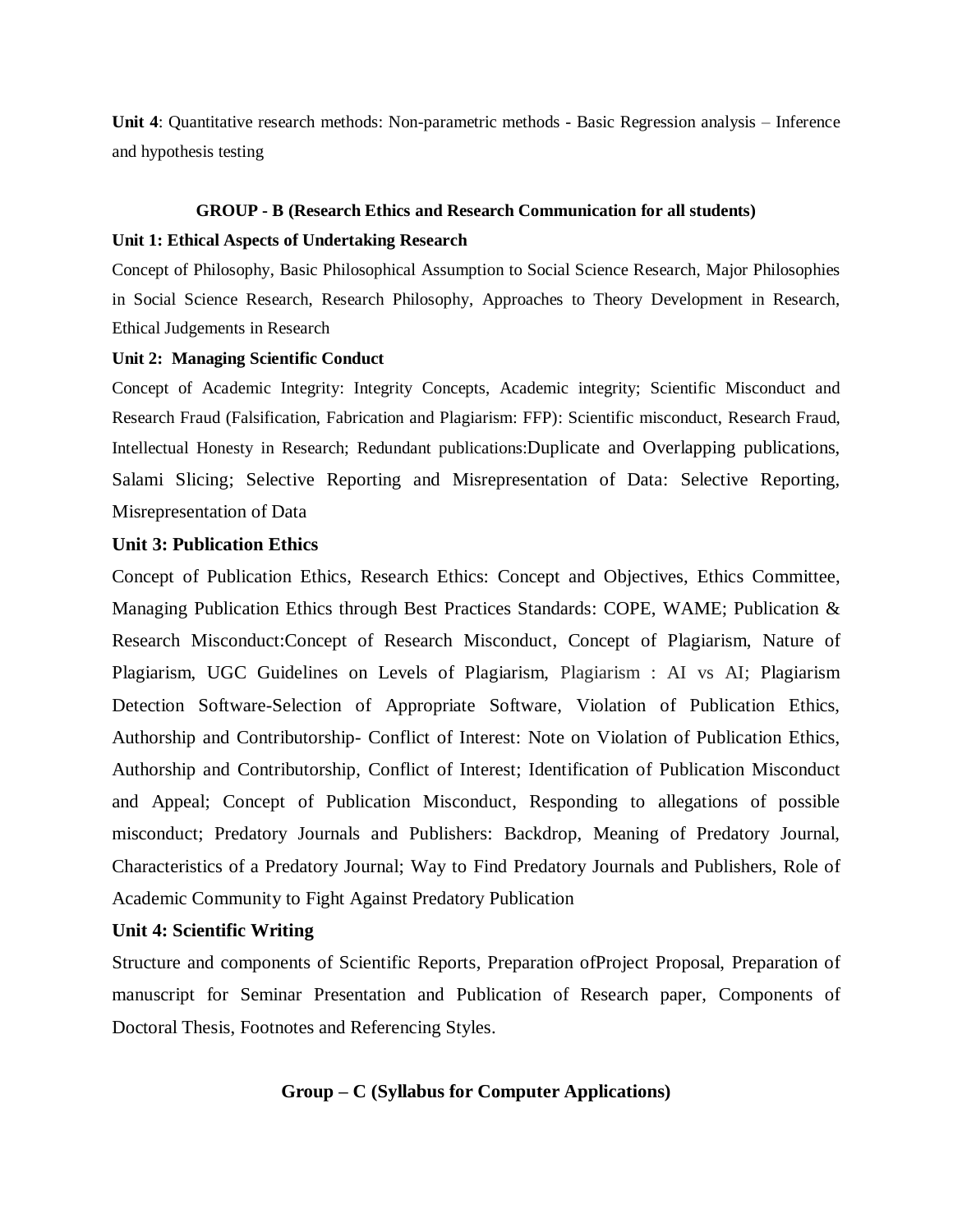# **General Track (For all students)**

Technology and Tools for Research: Brief description of Computer Hardware & Software; Preliminary knowledge of Computer Technology, Peripheral devices and their uses; Preliminary knowledge of Operating Systems; Basics of Word processing, spreadsheet and slides preparation (offline and cloud-based software).

Literature search: Search techniques, search strategies, search tools;Open Access (OA) resources - Open Access Vs Toll Access, OA types, OA services;Open Access path finder services.

Tools for literature review: Use of citation/reference networks in literature review;Tools and Techniques for literature review;AI based literature review.

# **Special Track 1 (For students with basic computer knowledge)**

Office Tools & Technology : Office document Management, Typesetting, Use of office Tools, Use of layout software, Preparation of Power Point Presentation, Table Management and basic calculations using Excel/other spreadsheet programs; Use of Internet; Digital Access Brokers.

#### **Special Track 2 (For students with advanced computer knowledge)**

Data Science & Statistical Tools: Statistical packages (R, SPSS etc.), Statistical Computing, Internet Technology and its InternalArchitecture; Advanced Spreadsheet operations; Document and slides preparation in LaTeX; Digital Access Brokers; Data Wrangling Tools & Techniques.

# **Paper: II Research Methodology (B)**

# **Marks: 100 Credits: 04**

#### **Unit I: Review of Published Research Work**

Review to be done of set of Articles (three) or a book pre-approved by the Departmental Research Committee (DRC**)** of min. 3500 words. The following books are:

 Book: i) Ethics and Epics: The Collected Essays of Bimal Krishna Matilal by Jonardon Ganeri, Oxford University Press, New Delhi. ii) A Theory of Justice by John Rawls, Belknap Press, United States,1971.

#### **Unit II: Development of a Research Proposal**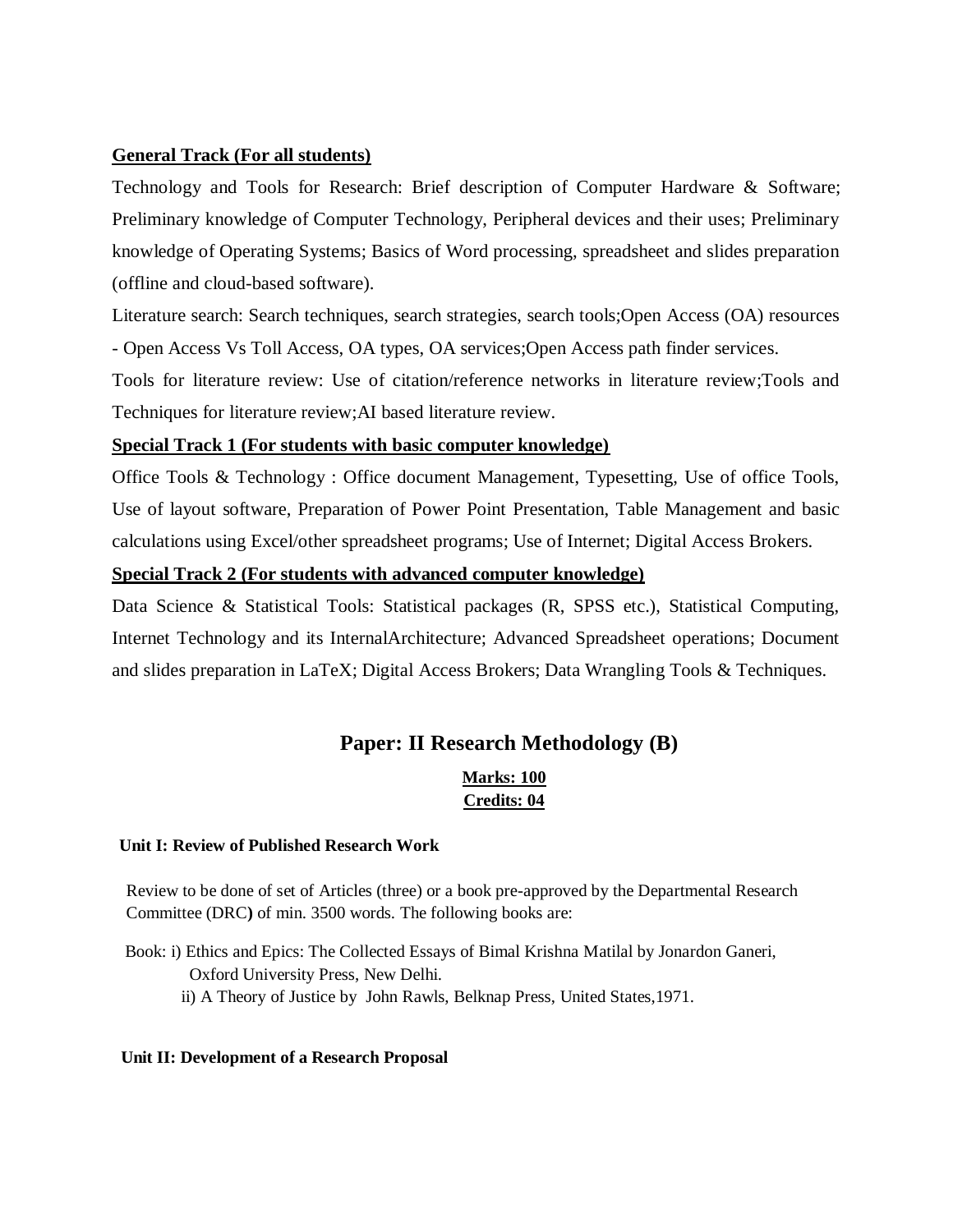A research proposal to be submitted by the candidate on any topic of his/her choice following the format given below:

- Introduction of the topic of research
- Statement of the problem
- Brief review of relevant literature
- Objective of the research project
- Research questions
- Proposed chapterization
- Bibliography

#### **Unit III: Presentation of Research Paper**

A research paper to be presented by the candidate on any topic orresearch proposal on which concerned student will write his/ her Ph.D thesis or any choice (related to the subject).

# **Paper: III: Subject Upgradation**

# **Marks: 100 Credits: 04**

#### *Unit* **I: Methods in Indian Philosophy 2 credits 2 credits 2 credits 2 credits**

- Tarka
- Vāda
- Jalpa
- Vitanda
- Chhal
- Jāti
- Nigrahasthana
- Saṁsaya
- Lakșaṇā
- Vyāptgraha, Śaktigraha

# **Unit II: Methods in Western Philosophy** 2 credits

- Socratic Method
- Skeptical Method
- Transcendental Method: Kant
- Phenomenological Method
- Hermeneutic Method
- Dialectic Method : Hegel and Marx
- Post ModernApproaches